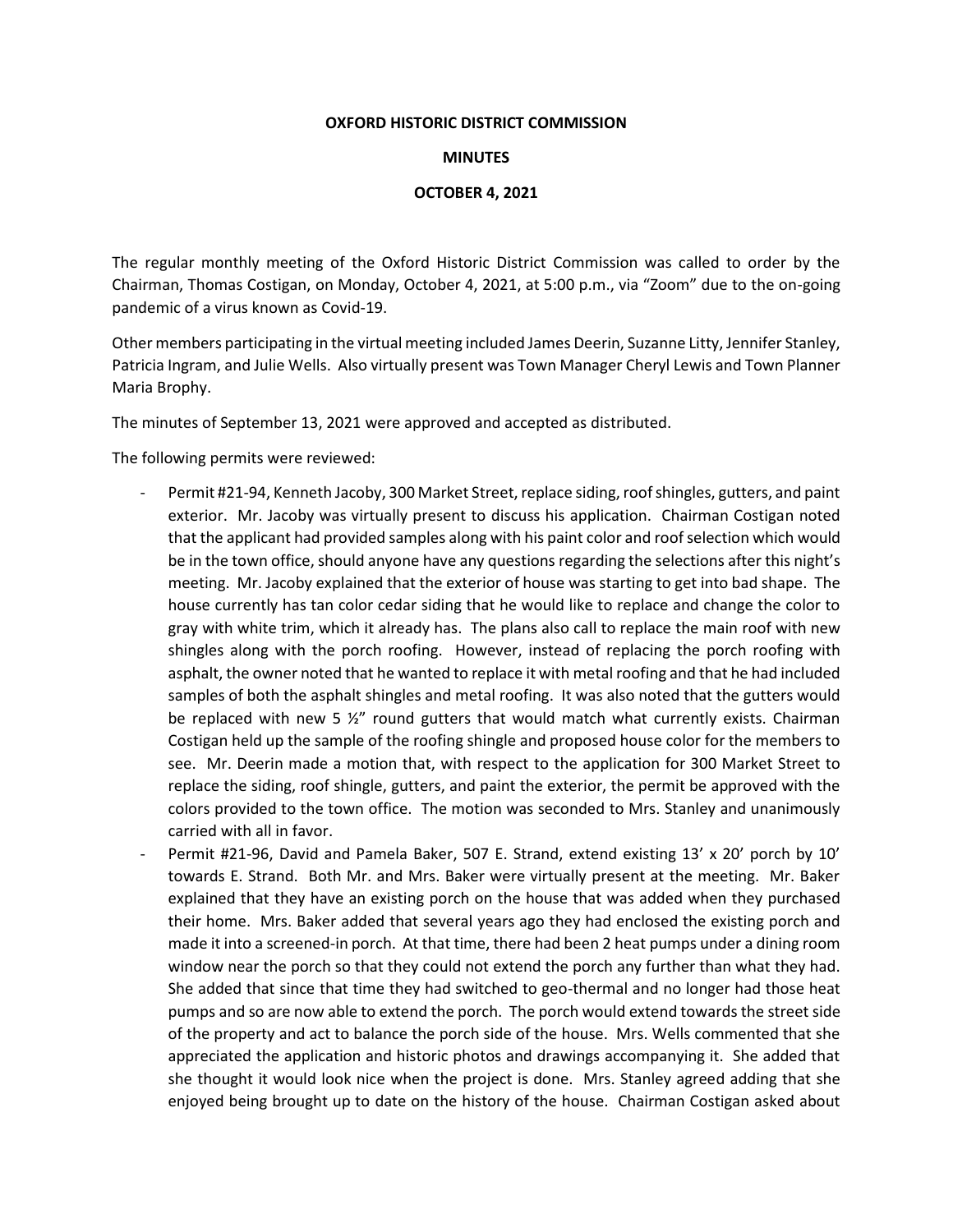what kind of roofing would be used on the porch. Mr. Baker responded it would be metal, baked on enamel, a bit darker than the existing standing seam metal roofing on the house, but close. Mrs. Stanley made a motion that the commission approve the extension of the existing porch at 507 E. Strand by 13'x20'x10' in height. The motion was second by Ms. Litty and unanimously carried by all in favor.

Permit #21-95, Caroline Benson, 305 N. Morris Street, construction of a new 336' sq. ft. garden shed. Mrs. Benson was virtually present to discuss the application. She explained that when she moved into her house at 305 N. Morris Street, she brought with her some very old, large plants/trees that she had received from her grandfather and that the purpose of the accessory building was to house these plants. The south side of the building will contain much glass along with two (2) skylights. Though the building is to be for the plants it will be built in such a way as to convert into an outdoor living space should a decision be made to add a swimming pool one day. The new accessory structure will be almost identical to the structure of the existing garage on the property. It will have same clapboard siding and painted the same color as the house, along with having a wood shingle roof. The roof will be no higher than the garage roof, which Mrs. Benson estimated to be about 14' or less. She added that the building would have a sliding glass 12' door in the center with two (2) 5' x 7' panels of glass on each side. The building would face the south side and line up with the garage and would be located 8' from the side yard setback and about 150' back from the water. Mrs. Wells asked what the foundation would look like. Mrs. Benson responded it would have block on the bottom and then the siding which would be within 12" from the bottom. The building would contain a split system on the back wall. The two side walls would have windows and a vent in the ceiling where louvers will be, above the windows. Town Planner Maria Brophy spoke stating that she just wanted to clarify that on the application it was listed that this was for a garden shed but it was noticed somewhere else that this was to be a pool house. Mrs. Benson responded that the building will be used to store plants, but it was for a greenhouse with the idea of being available for some other purpose at another time without changing it greatly. Mrs. Wells asked about the east and west sides of building. Mr. Deerin responded that the east and west walls would be identical, the north wall would have no windows at all, and the south facing wall will have all windows, a sliding door, and light enhancing features. Mrs. Benson responded that was correct. Chairman Costigan asked if the skylights, which would not be visible from the street, would be flat. Mrs. Benson responded that they would be. When asked about the dimensions of the building, Mrs. Benson confirmed it would be 24' long by 16' wide and 8' from the side property line. Planner Brophy mentioned that the permit would have to be reviewed for zoning and that the site plans would have to be revised to show the footprint of the structure to scale on the site plan to confirm the setbacks from the sides and water before a permit could be issued. Chairman Costigan asked if anyone had any comments. Jim Wilcox, Mrs. Benson's neighbor at 307 N. Morris Street, who was also virtually present, thanked the commission for asking many good questions as he had a copy of the application but not any of the details. He stated that he had been concerned about the lack of details, but it all looked good and all his questions had been answered. Chairman Costigan made a motion to approve a garden shed to house plants, patio doors to accommodate large trees, and built according to the plans as submitted for 305 N. Morris Street. The motion was seconded by many and unanimously carried with all in favor. Chairman Costigan added the suggestion that the applicant get together with the office in providing an appropriate site plan.